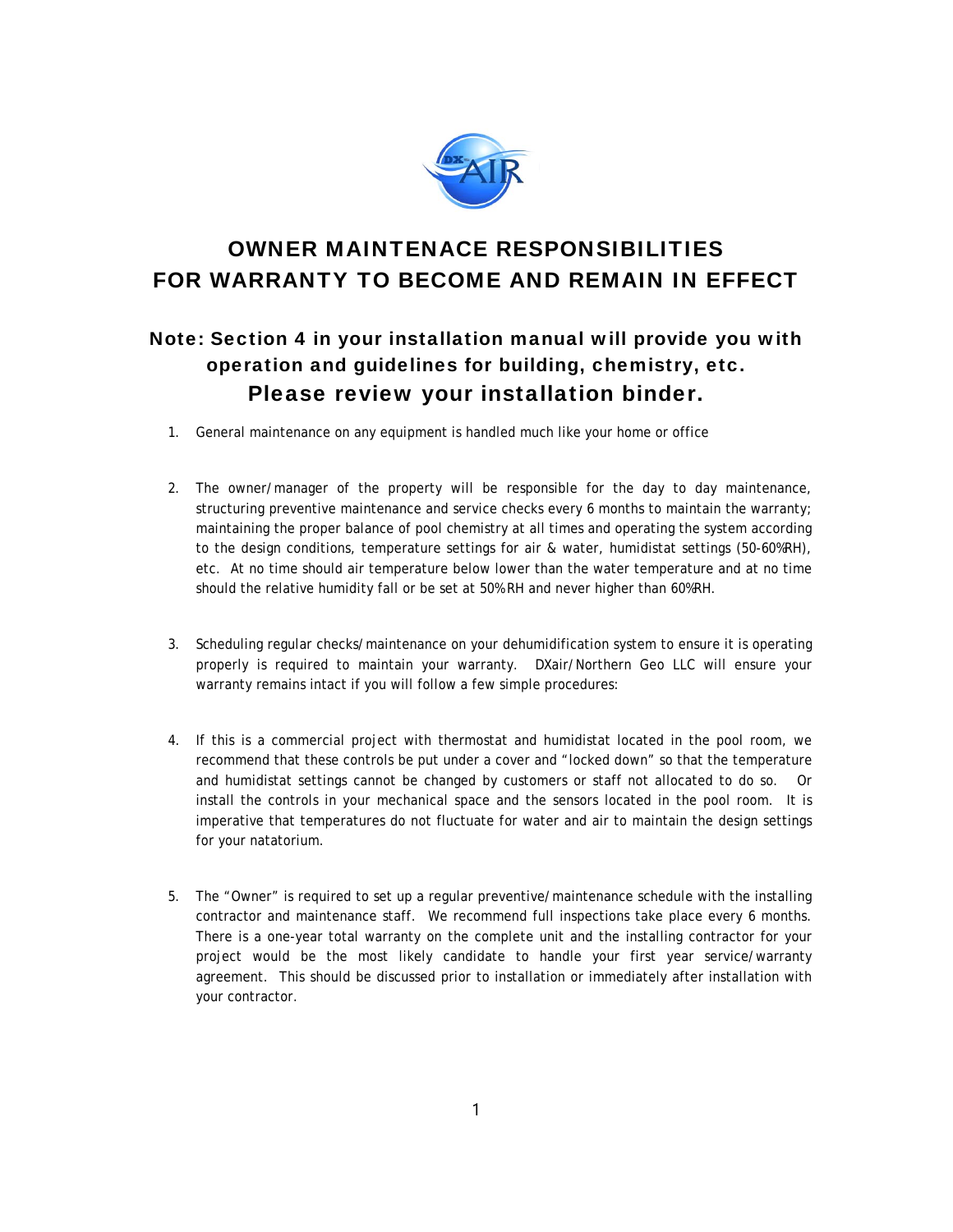- 6. Ask your contractor to "train" you on the basics changing filters, checking for leaks, keeping the condensate line/traps/drain pans free of dirt and debris at all times; what valves cannot be touched, how to monitor your fluid cooler for liquid, red lights on the unit, etc.
- 7. Extended warranties are available and will remain in effect only when the preventive 6 months "checkup" on system and all components is complete.
	- ⦁ OWNER TO **CHECK FILTERS** ON A REGULAR BASIS (MIMIMAL EVERY TWO WEEKS) AND ENSURE FILTERS ARE CLEAN OR REPLACED. If the filters become plugged it cuts down air flow in the space and will also freeze the evaporator coil, causing a system lock out to protect itself from burning out a compressor or other parts.
	- ⦁ OWNER to check condensate drain, lines, traps and ensure they are free of debris AT ALL TIMES. Do this weekly to prevent any water from backing up into the system where it can flood the bottom of the unit. If the unit floods, you may have to replace it.
	- ⦁ Check for negative pressure. The door to the pool room should be slightly difficult to open or take a lighter and slightly crack open the door to the pool room. The flame should be pulled into the pool room, not the other way. If not, then the room is not under negative pressure or your fan is turned off. This is extremely critical in your operation! Ensure your room is under negative pressure at all times.
	- ⦁ **OWNER TO CHECK FOR ANY KIND OF LEAKS** IN PIPING OR PLUMBING, AND IF FOUND, CONTACT MECHANICAL CONTRACTOR, PLUMBER, ETC. TO DETERMINE WHAT IS LEAKING AND TO ENSURE IT IS FIXED AS SOON AS POSSIBLE. (Leaks can cause fluids from system to drain and burn out items if not caught and fixed, please check this on a regular basis as the system "settles" in and after installation).
	- ⦁ **If using a fluid cooler, ensure that the proper water/glycol levels are being maintained in the fluid cooler. If it dries out the unit will shut down for lack of flow.**
	- ⦁ If the system is not dehumidifying, check the following: Humidistat and Thermostat settings and ensure they are in line with the design settings for your system (80-84 pool, 82-86 Air Temperature, 50%-60% RH on humidistat).
	- ⦁ Check to see if the system is running or if there are any RED LIGHTS appearing on the side panel and what they say (i.e. "compressor lockout"). You may think the system is running and you may only hear a fan. You may need to remove a panel and carefully feel if the compressor(s) are warm or cold? If there are red lights on the panel it will generally indicate to the mechanical firm the problem areas to check.
	- Did you have a power out recently? If so, shut the system down completely, wait a few moments, and turn it back on. See if that will re-set it.
	- If everything is set correctly and the system is still not working, call your mechanical contractor who installed the unit to have him check it. Do not touch anything else.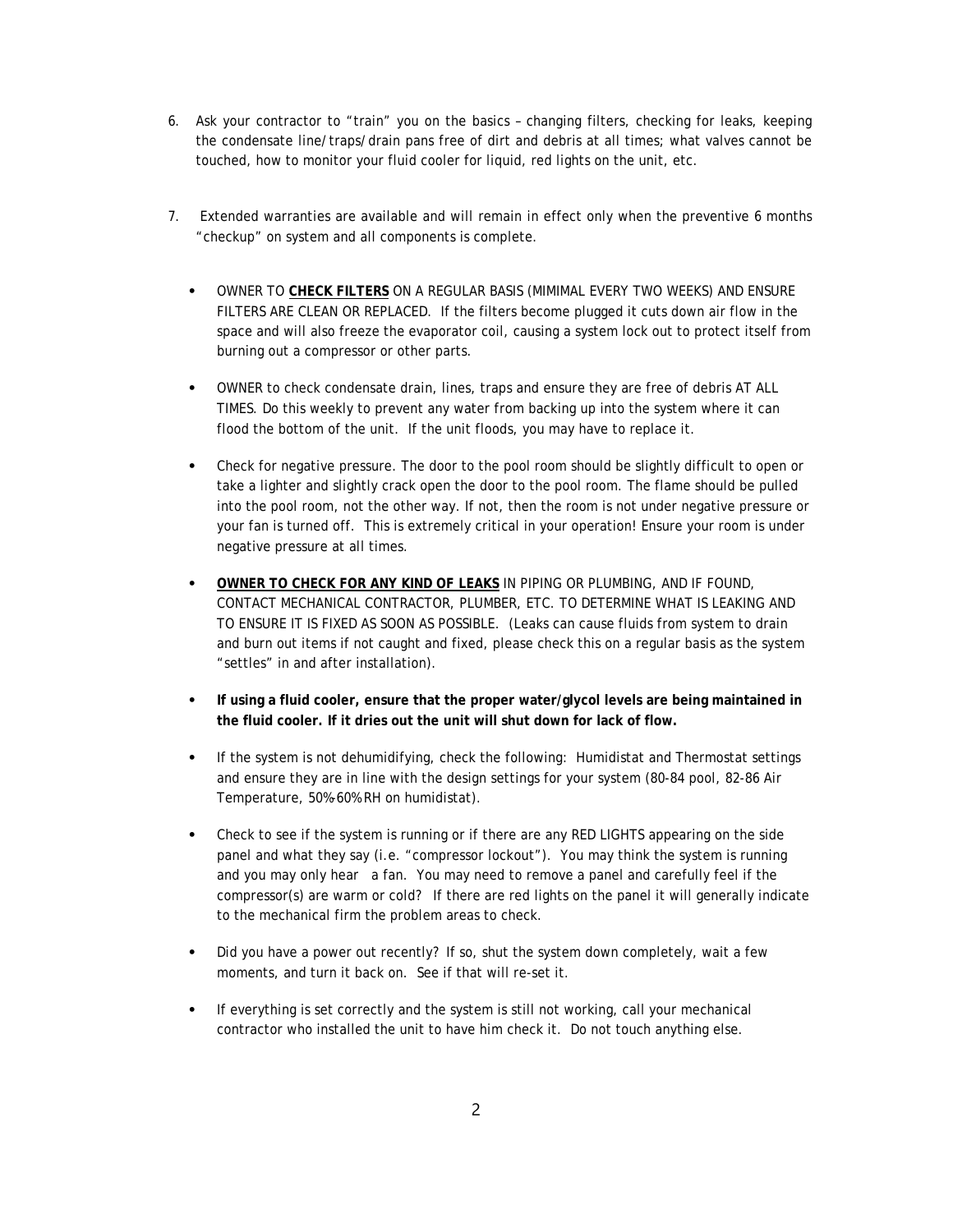- ⦁ **Owner to maintain proper pH and Chlorine/Bromine/Salt Balance** of pool water at all times to prevent corrosion and rust of equipment, electrical wiring, parts, relays, contactors, etc. We cannot stress this enough and it is critical to your warranty remaining intact. If you can smell chlorine in the pool room, the pool is out of balance**. DXAIR will not warranty parts or equipment that have been destroyed or are deteriorated due to any chemicals or salt or chlorine.** If this is a salt water pool, it is imperative that client and staff are trained to balance the pool water properly. Speak with your pool company/chemistry professional to be trained in proper balancing techniques and maintaining your chemistry. Neither the mechanical neither contracting firm nor DXair can nor will be held for responsible for problems arising from water quality issues.
- ⦁ 1. Chemical levels in the pool water must be maintained within acceptable limits at all times to avoid health hazards and/or possible equipment damage. Chlorine levels in excess of 6 PPM (parts per million) are to be avoided. PH levels below 7.2 and above 7.6 are to be avoided. Salt PPM must be verified with your pool company and should never exceed \_\_\_\_\_\_\_\_PPM. DXAIR does not specialize in pool chemistry – we highly recommend you speak with chemistry professional to understand balancing your pool properly.
- Proper water quality must be maintained at all times. Balancing records and water quality records must be maintained for each system and may be required by factory for submitting of warranty claims.
- ⦁ 2. **Automatic chemical feeders should never be installed up stream of the system's heat exchangers.** Super chlorinated water and salt, such as produced by such feeders, can destroy the heat transfer surface within the exchanger. When automatic chemical feeders are installed downstream of the heat exchanger, certain precautions must be taken to prevent heat exchanger damage. A check valve (non-metallic) must be installed in the water piping between the heat exchanger and the chemical feeder. This will prevent the super chlorinated water in the chemical feeder from draining back into the heat exchanger when the pool water pump is shut off.
- ⦁ Annual maintenance that should be set up with your mechanical firm or mechanical responsible for the pool room: check belts, blowers, refrigerant, any leaks, check coils to see if they need to be cleaned. Failure to do so and maintain proper records may void your warranty.
- See Enclosed Bulletin on Equipment Maintenance

## **MONTHLY MAINTENANCE**

Air Filters- Check and replace as necessary. If this is a permanent filter it needs to be cleaned regularly. Check filters a minimum of every 2 weeks and cleans or replace if required. Dirty filters restrict air flow considerably.